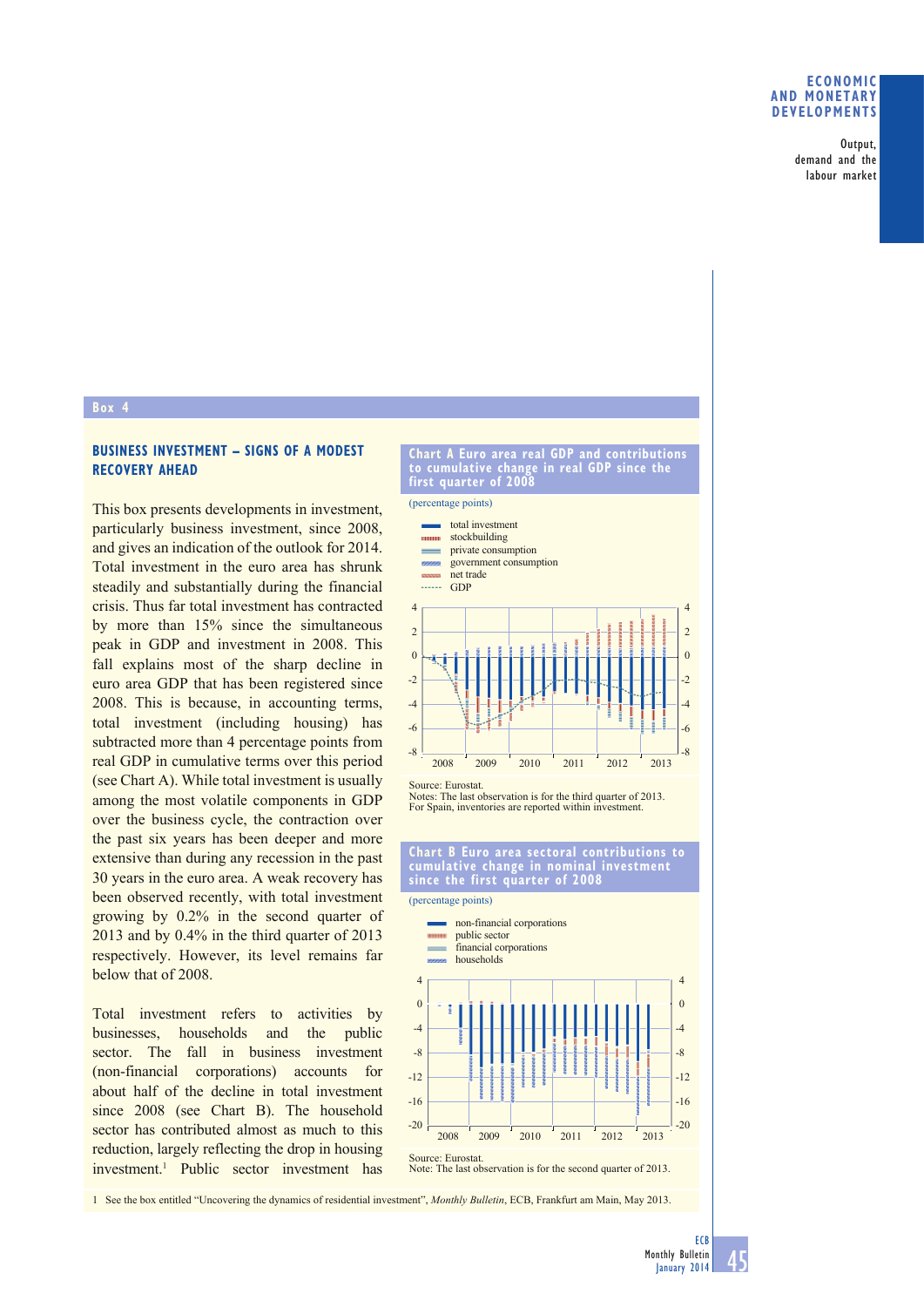also contracted sharply. However, given the relatively small share of public sector investment in total investment, its contribution is much more limited.

Looking closer at business investment, fundamental factors, such as weak demand and profits<sup>2</sup>, as well as abundant spare capacity, help to explain the contracting dynamics over recent years. Particularly during the financial crisis, high levels of uncertainty<sup>3</sup>, tight financing conditions and deleveraging needs among firms and banks also contributed to dampening firms' investment activity.

According to the European Commission's November 2013 investment survey, real euro area investment in the manufacturing industry is estimated to have decreased by a further 3% in 2013 and is expected to increase by 3% in 2014.

The survey also shows that, on balance, demand factors are expected to be more supportive of investment growth in the euro area in 2014 than they were a year earlier. Currently demand factors are broadly as supportive of investment growth as they have been on average since the start of EMU. The Commission survey distinguishes between small firms with less than 50



46

ECB Monthly Bulletin January 2014

Sources: European Commission investment survey and Eurostat.<br>Notes: Larger firms have more than 250 employees; small firm firms have more than 250 employees; small firms have less than 50 employees. Plotted are the levels of the balances of responses: the higher the balance, the more supportive the factor is perceived to be (and the lower the balance, the more restrictive).<br>"Demand factors" cover the capacity utilisation rate and sales prospects; "financial f investment and their cost together with the return on investment and the lack of opportunities for the company to use its resources more<br>profitably than by investment (notably by purely financial operations); "technical fa they grant the investment permit; "other factors" may include the policy of the public authorities, notably with regard to taxation, and whether or not production can be transferred abroad.

2 See the box entitled "Sectoral contributions to rebalancing within the euro area", *Monthly Bulletin*, ECB, Frankfurt am Main, December 2013.

3 See the box entitled "How has macroeconomic uncertainty in the euro area evolved recently?", *Monthly Bulletin*, ECB, Frankfurt am Main, October 2013.